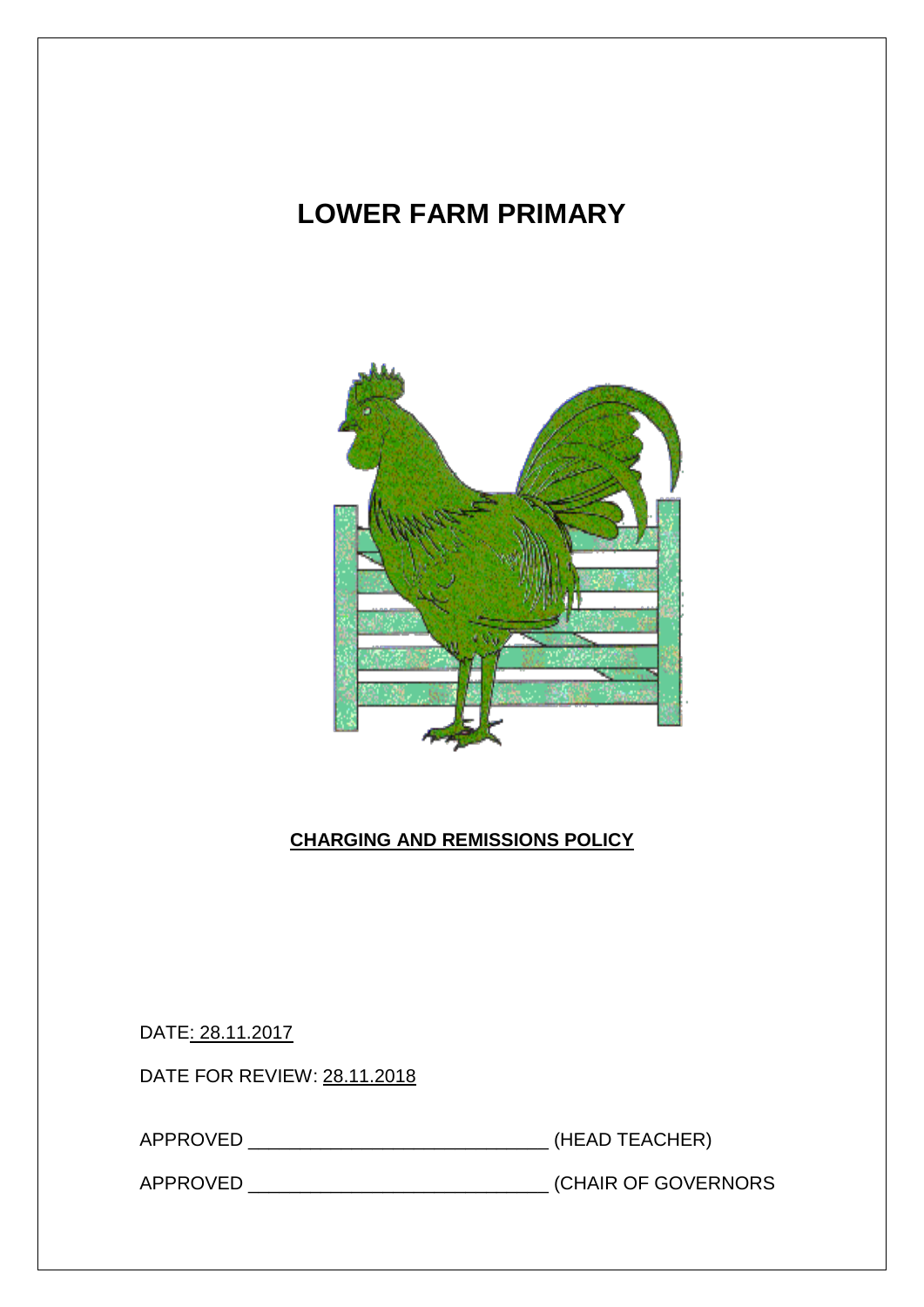# **Contents**

- **1. Aims**
- **2. Legislation and guidance**
- **3. Definitions**
- **4. Roles and responsibilities**
- **5. Activities without charge**
- **6. Where charges can be made**
- **7. Voluntary contributions**
- **8. Activities this school charges for**
- **9. Remissions**
- **10. Monitoring arrangements**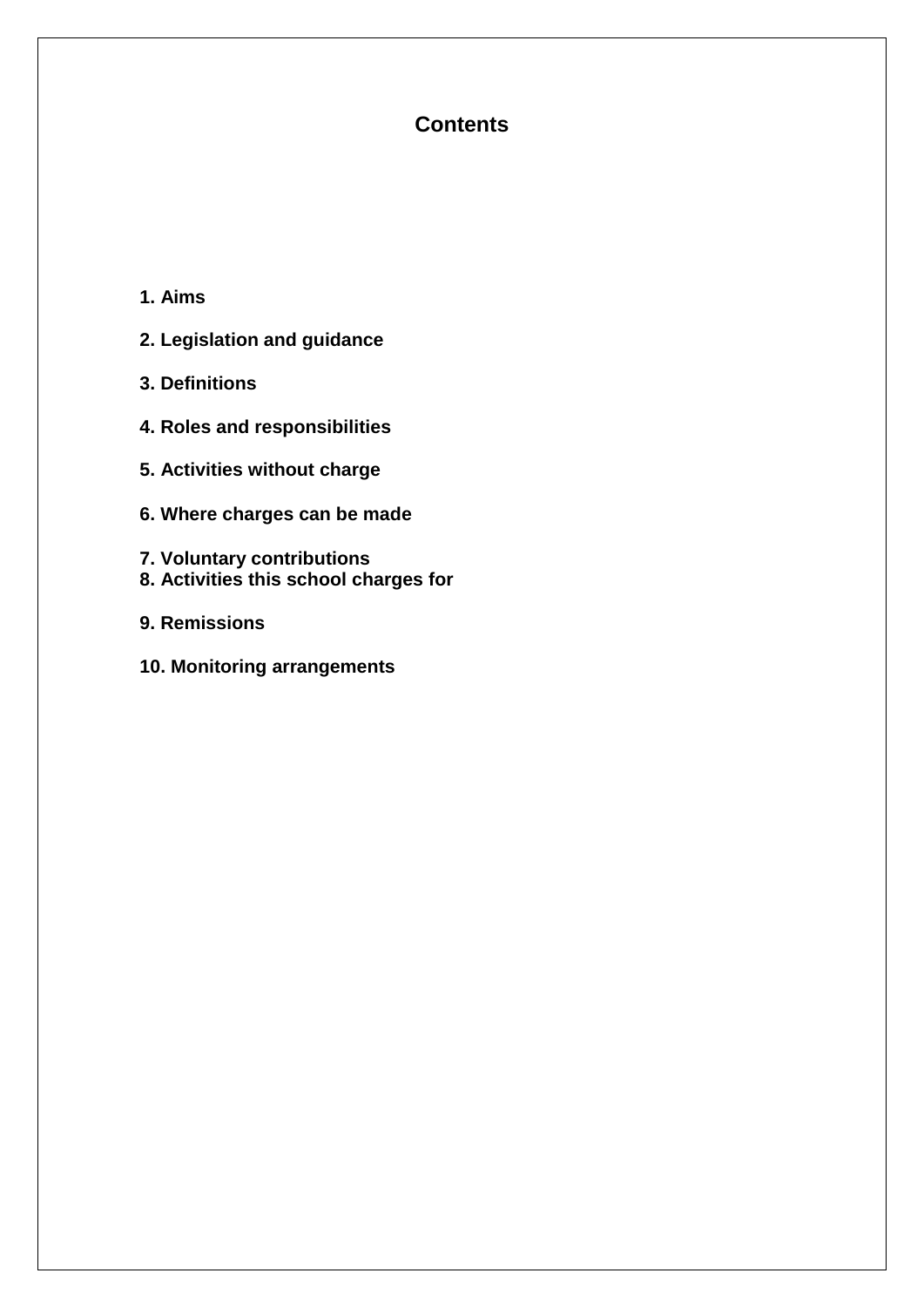## **1. Aims**

Lower Farm Primary School aims to:

- Have robust, clear processes in place for charging and remissions
- Clearly set out the types of activity that can be charged for and when charges will be made

## **2. Legislation and guidance**

This policy is based on advice from the Department for Education (DfE) on [charging for school activities](https://www.gov.uk/government/publications/charging-for-school-activities) and [the Education Act 1996,](http://www.legislation.gov.uk/ukpga/1996/56/part/VI/chapter/III) sections 449-462 of which set out the law on charging for school activities in maintained schools in England.

## **3. Definitions**

- Charge: a fee payable for specifically defined activities
- Remission: the cancellation or reduction of a charge which would normally be payable

## **4. Roles and responsibilities**

## **4.1 The governing body**

The governing body has overall responsibility for approving the charging and remissions policy, but can delegate this to a committee, an individual governor or the headteacher.

The governing board also has overall responsibility for monitoring the implementation of this policy.

In our school, responsibility for approving the charging and remissions policy has been delegated to the Finance, Premise's Pay and Personnel Committee.

In our school, monitoring the implementation of this policy has been delegated to the Finance, Premise's, Pay and Personnel Committee.

## **4.2 The headteacher**

The headteacher is responsible for ensuring staff are familiar with the charging and remissions policy, and that it is being applied consistently.

## **4.3 Staff**

Our staff are responsible for:

- Implementing the charging and remissions policy consistently
- Notifying the headteacher of any specific circumstances which they are unsure about or where they are not certain if the policy applies

The senior leadership team will provide staff with appropriate training in relation to this policy and its implementation.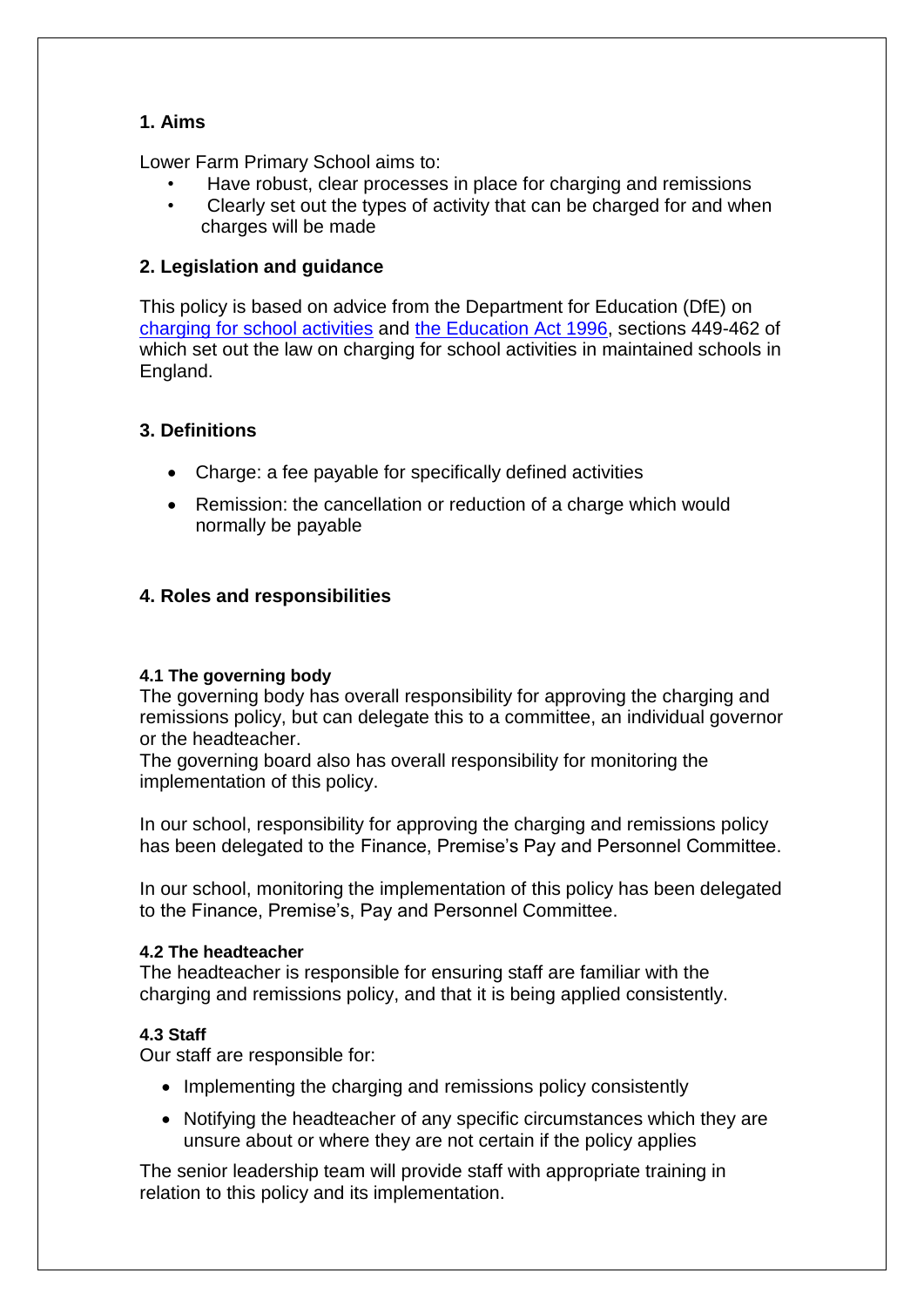## **5. Activities without charge**

There will be no charge for the following:

#### **5.1 Education**

- Education provided during school hours (including the supply of any materials, books, instruments or other equipment)
- Education provided outside school hours if it is part of:
	- $\circ$  The national curriculum
	- $\circ$  A syllabus for a prescribed public examination that the pupil is being prepared for at the school
	- o Religious education
- Instrumental or vocal tuition, for pupils learning individually or in groups, unless the tuition is provided at the request of the pupil's parent
- Entry for a prescribed public examination including re-sits if the pupil has been prepared for it at the school

#### **5.2 Transport**

- Transporting registered pupils to or from the school premises, where the local authority has a statutory obligation to provide transport
- Transporting registered pupils to other premises where the governing board or local authority has arranged for pupils to be educated
- Transport that enables a pupil to meet an examination requirement when he or she has been prepared for that examination at the school
- Transport provided in connection with an educational visit during school hours.

#### **5.3 Residential visits**

- Education provided on any visit that takes place during school hours
- Education provided on any visit that takes place outside school hours if it is part of:
	- o The national curriculum
	- $\circ$  A syllabus for a prescribed public examination that the pupil is being prepared for at the school
	- o Religious education
- Supply teachers to cover for those teachers who are absent from school accompanying pupils on a residential visit.

#### **6. Where charges can be made**

The school may charge the full cost for the following activities:

#### **6.1 Education**

 Any materials, books, instruments or equipment, where the child's parent wishes him or her to own them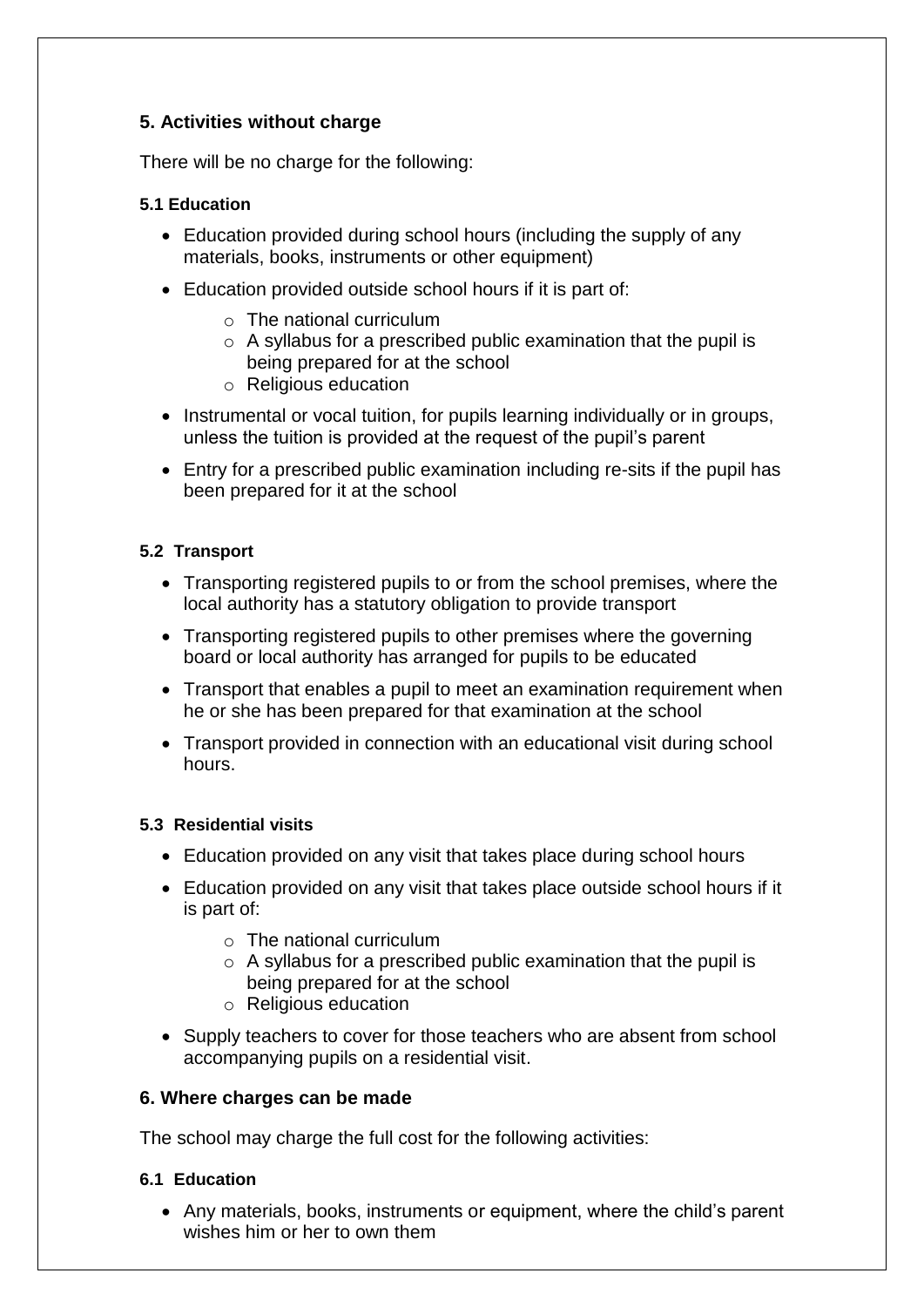- Optional extras (see below)
- Music and vocal tuition, in limited circumstances
- Certain early years provision
- Community facilities

#### **6.2 Optional extras**

The school are able to charge for activities known as 'optional extras'. In these cases, the school can charge for providing materials, books, instruments or equipment. The following are optional extras:

- Education provided outside of school time that is not part of:
	- o The national curriculum
	- $\circ$  A syllabus for a prescribed public examination that the pupil is being prepared for at the school
	- o Religious education
- Examination entry fee(s) if the registered pupil has not been prepared for the examination(s) at the school
- Transport (other than transport that is required to take the pupil to school or to other premises where the local authority/governing board has arranged for the pupil to be provided with education)
- Board and lodging for a pupil on a residential visit
- Extended day services offered to pupils (such as breakfast clubs, afterschool clubs and wraparound provision)

When calculating the cost of optional extras, an amount may be included in relation to:

- Any materials, books, instruments or equipment provided in connection with the optional extra
- The cost of buildings and accommodation
- Non-teaching staff
- Teaching staff engaged under contracts for services purely to provide an optional extra (including supply teachers engaged specifically to provide the optional extra)
- The cost, or an appropriate proportion of the costs, for teaching staff employed to provide tuition in playing a musical instrument, or vocal tuition, where the tuition is an optional extra

Any charge made in respect of individual pupils will not be greater than the actual cost of providing the optional extra activity, divided equally by the number of pupils participating.

Any charge will not include an element of subsidy for any other pupils who wish to take part in the activity but whose parents are unwilling or unable to pay the full charge.

In cases where a small proportion of the activity takes place during school hours, the charge cannot include the cost of alternative provision for those pupils who do not wish to participate.

Parental agreement is necessary for the provision of an optional extra which is to be charged for.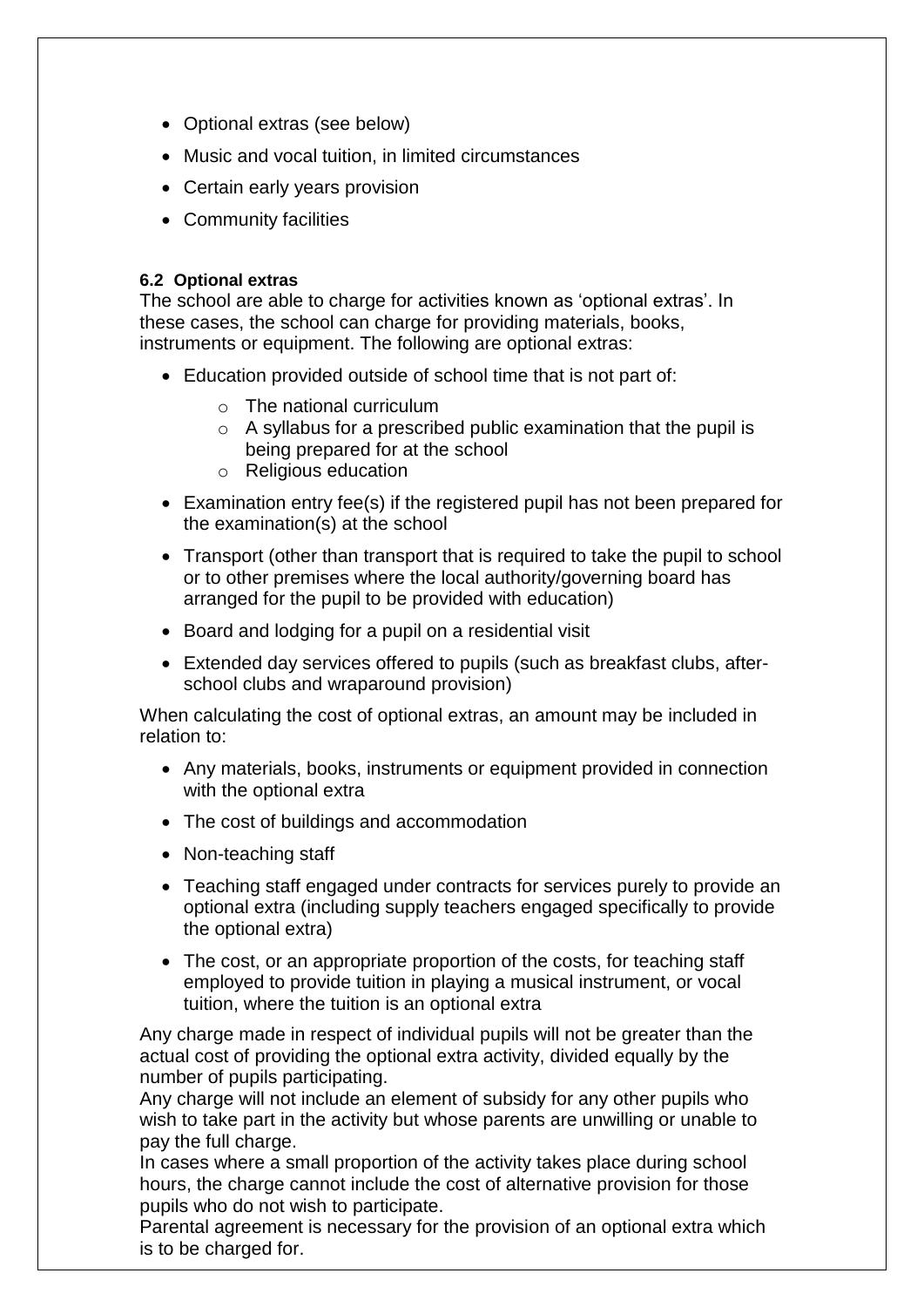#### **6.3 Music tuition**

The school can charge for vocal or instrumental tuition provided either individually or to groups of pupils, provided that the tuition is provided at the request of the pupil's parent.

Charges may not exceed the cost of the provision, including the cost of the staff giving the tuition.

Charges cannot be made:

- If the teaching is an essential part of the national curriculum
- If the teaching is provided under the first access to the Key Stage 2 instrumental and vocal tuition programme
- For a pupil who is looked after by a local authority

#### **6.4 Residential visits**

The school can charge for board and lodging on residential visits, but the charge must not exceed the actual cost.

#### **7. Voluntary contributions**

As an exception to the requirements set out in section 5 of this policy, the school may ask for voluntary contributions from parents to fund activities during school hours which would not otherwise be possible.

Some activities for which the school may ask parents for voluntary contributions include: School trips After School Clubs Snacks (EYFS).

There is no obligation for parents to make any contribution, and no child will be excluded from an activity if their parents are unwilling or unable to pay. If insufficient voluntary contributions are raised to fund a visit /activity, or the school cannot fund it from some other source, then it must be cancelled.

#### **8. Activities this school charges for**

The school will charge for the following activities:

2 and 3-Year old Wraparound facility which provides additional term time provision for 2 and 3 year olds where fees are calculated based upon staffing, equipment and refreshment costs.

Before and After School club and Holiday Playschemes whose fees are charged based upon provision costs including staffing, equipment, refreshments, bought in services, trips and contribution to utility costs.

School Dinners and Toast provided by the school's Red Rooster Restaurant are charged based upon staffing, catering provision and equipment costs.

After School Clubs may request a voluntary donation to offset the cost of purchasing materials/resources necessary for the running of the club.